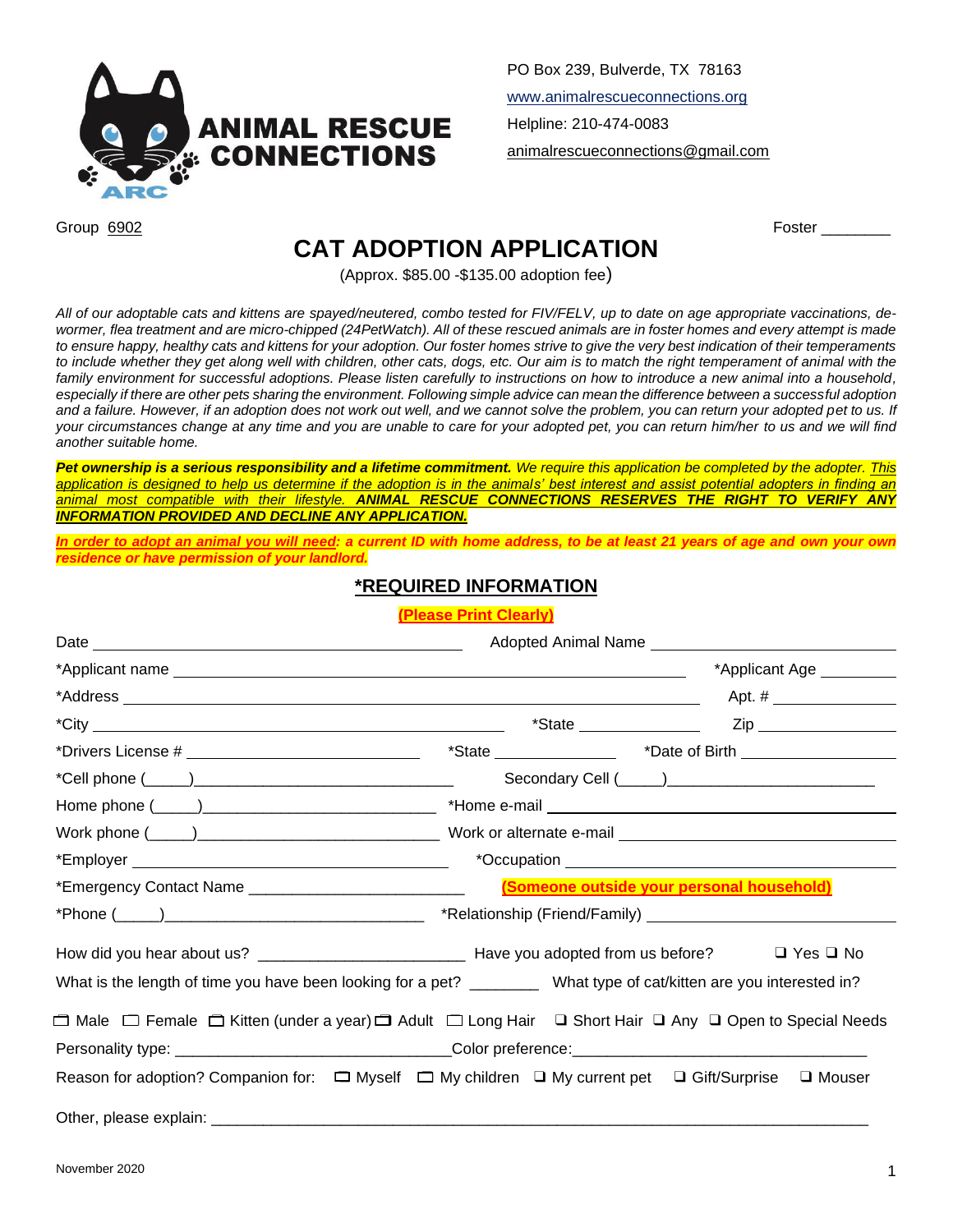| *Where do you live?<br>$\Box$ Mobile home<br>$\Box$ House<br>$\Box$ Apartment<br>$\Box$ Condo<br>$\Box$ Farm/Ranch<br>□ Military Housing<br>$\Box$ With Parents |
|-----------------------------------------------------------------------------------------------------------------------------------------------------------------|
| Do you own your own home? □ Yes □ No How long have you lived there? ____________________                                                                        |
| Are you or any adult member of the household (Please indicate all of the below that may apply to adult members)                                                 |
| □ Full Time □ Part Time □ Unemployed □ Retired □ Active Military □ Reserve Military □ Natl. Guard                                                               |
| $\square$ No<br>If Military will you plan on taking your animal(s) with you if deployed, even overseas?<br>$\Box$ Yes                                           |
| If you rent your residence, please provide the name of your Apartment Complex / Landlord.                                                                       |
|                                                                                                                                                                 |
| If you live or rent your residence from your parents/relative please provide their name and relation.                                                           |
|                                                                                                                                                                 |
| *Are pets allowed? □ Yes □ No □ Unknown Have you researched & <b>PAID</b> the required pet deposit? □ N/A □ Yes □ No                                            |
| Pet deposits are required by most apartments and landlords                                                                                                      |
| *Where will the cat be kept? $\Box$ Indoors only $\Box$ Outdoors only $\Box$ Both in/out                                                                        |
| How many people currently reside in your household? Under 8 yrs ______ 8-17 yrs ______ 18 and Older _____                                                       |
| Quiet<br>*Household activity level?<br>$\Box$ Average $\Box$ Very Active                                                                                        |
| *Is everyone in the home agreeable and aware of your interest in adopting? $\square$ Yes<br>$\Box$ No                                                           |
| Is anyone in the home pregnant? $\Box$ Unknown<br>$\Box$ Yes<br>$\square$ No                                                                                    |
| *Is any member of the family allergic to animals?<br>□ Yes □ No Taking allergy medication? □ Yes □ No                                                           |
|                                                                                                                                                                 |
|                                                                                                                                                                 |
| Will anyone be home during the day?<br>$\square$ No<br>$\Box$ Yes                                                                                               |
| *How many hours will the cat be left unattended? $\square$ Almost never $\square$ 1-6 hrs $\square$ 6-10 hours $\square$ 10+ hours                              |
| *Time allowed to adjust? $\Box$ 1 wk $\Box$ 2 wks $\Box$ 1 month $\Box$ 3 months $\Box$ 6 months $\Box$ 1 year $\Box$ Whatever it takes                         |
| Typically a new cat will cost about \$700 (adoption/setup) for the first year and about \$500 (food/litter/checkups) per subsequent year.                       |
| *Are you financially able and willing to provide annual checkups, vaccinations, and ANY medical care? $\square$ Yes<br>$\Box$ No                                |
| *Are you able to make a 10-15 year commitment?<br>$\Box$ Yes<br>$\square$ No                                                                                    |
| □ Kennel/Crate<br>When no one is home, where will the cat be kept?<br>$\Box$ Loose in house $\Box$ Confined to a room (s)                                       |
|                                                                                                                                                                 |
| $\Box$ Light<br>Is the volume of traffic<br>$\Box$ Moderate<br>$\Box$ Heavy                                                                                     |
| *Have you ever had a pet animal before?<br>$\Box$ Yes<br>$\square$ No                                                                                           |
| *Have you ever adopted an animal from a rescue/animal control agency?<br>$\Box$ Yes<br>$\square$ No                                                             |
| Have you ever had an application rejected for adoption of an animal from a rescue/animal control facility? $\Box$ Yes $\Box$ No                                 |
|                                                                                                                                                                 |
| Who is your regular veterinarian? (Or place pet was last vaccinated)                                                                                            |
|                                                                                                                                                                 |